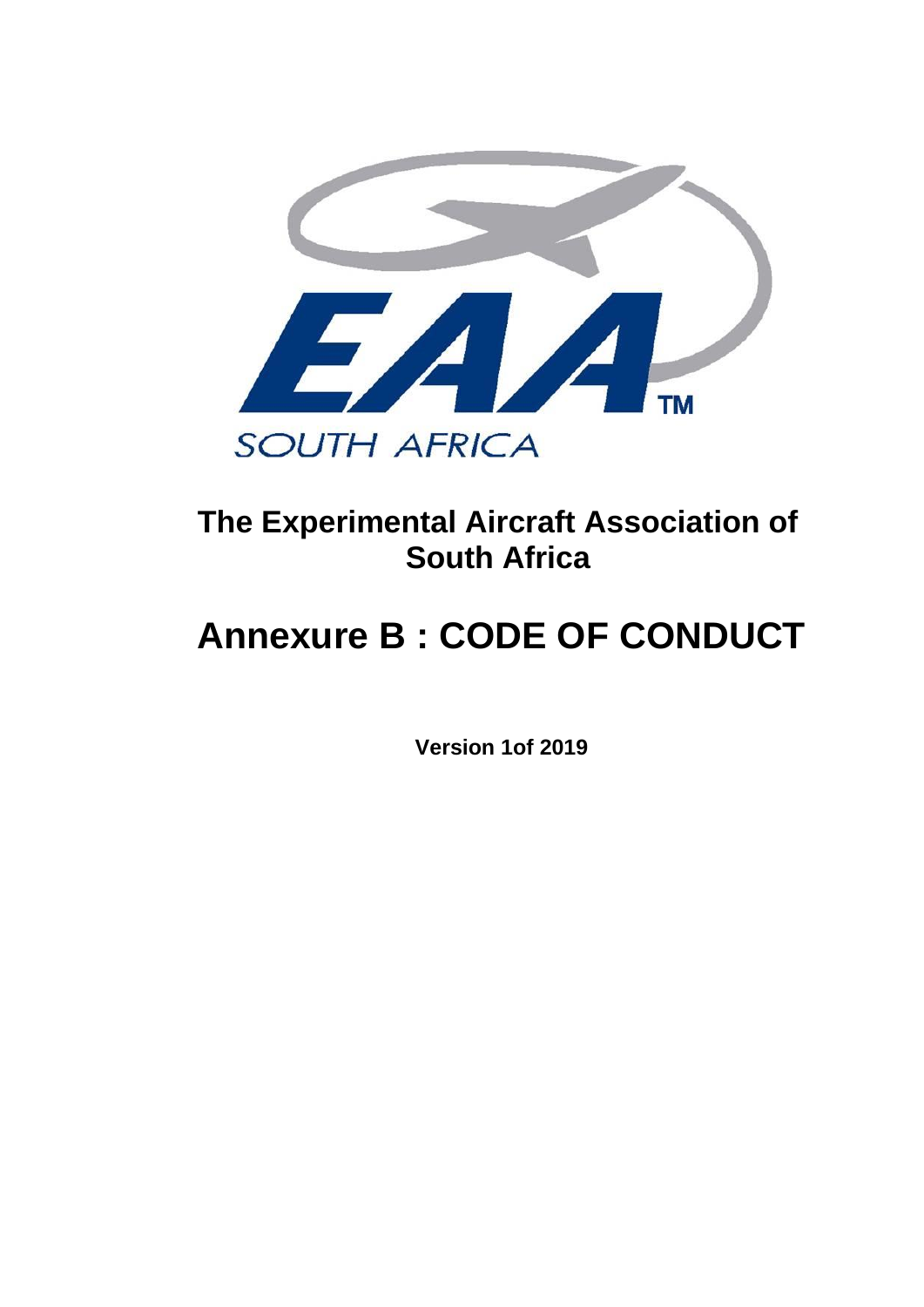### **ANNEXURE B to EAA of SA MOP CODE OF CONDUCT**

The EAA of SA expects its officials and members to subscribe to an ethical code of conduct based upon the three tenets of beneficence (the duty to do good), nonmalfeasance (the duty to do no harm) and justice (offenders to treated fairly and required to make good their wrongs and face the same sanctions for the same transgressions).

A code cannot cover every conceivable contingency and although it can be reasonably prescriptive in so far as the behaviour of officials is concerned, in the case of individual members one can only provide a guideline as to the type of behaviour that they should aspire to. All members are to act in EAA's best interest.

#### **1. Application**

The code should apply equally to all levels of the organisation from employed staff, committee members (both elected and co-opted), occasionally appointed officials such as Meet Directors and competition administrators such as those appointed *ad hoc* to the Task, Safety and Appeals Committees, as well as, School Staff, Instructors, Club Committee Members, Pilots and family members.

#### **2. EAA Officials.**

EAA Officials are expected to execute their respective portfolio responsibilities with alacrity, integrity and in accordance with the above principles by adhering to the following at all times:

- a) Maintain exemplary standards of personal, professional and ethical conduct in fulfilling all aspects of the position of EAA Committee Member and/or Officer, including while interacting with EAA Members and all external organizations and individuals.
- b) Act in the best interest of the EAA while avoiding actions or decisions that could either bring the sport into disrepute or be construed as unethical, illegal or contrary to the public interest.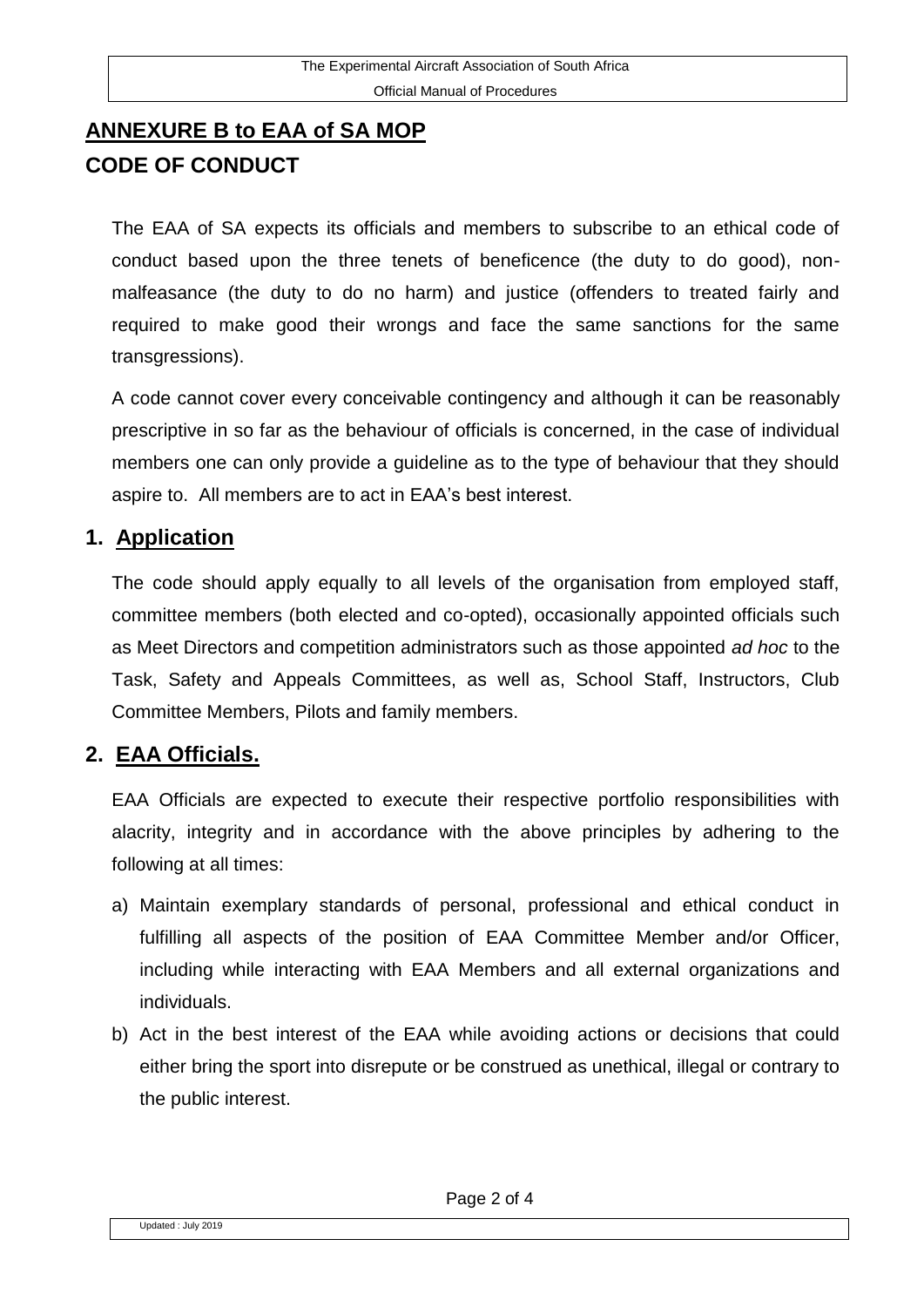- c) Communicate openly, honestly and in a timely fashion, while respecting confidentiality and individual rights, with EAA members and any other individuals or organizations having a relationship with EAA.
- d) Ensure that all regulations, guidelines and licensing requirements are made freely available, vigorously applied and regularly reviewed and amended.
- e) Investigate, evaluate, act and report on any safety, technical, procedural or disciplinary matters brought to their attention timeously, scrupulously in accordance with current regulations and devoid of favouritism and unencumbered by any external influences.
- f) Exercise proper, legal and appropriate financial responsibility in all dealings with or on behalf of EAA through maintaining accurate chapter accounts and asset registers as well as being pro-active in pursuing debtors.
- g) Disclose any potential conflict of interest situation resulting from involvement in EAA activities, and where appropriate, exclude themselves from involvement in such activities.
- h) Keep privileged information confidential, except in circumstances when doing so would result in a breach of regulations or ethical conduct.
- i) Actively encourage diversity throughout the activities of the Society. Refuse to engage in or sanction discrimination on the basis of race, gender, age, religion, national origin, sexual orientation, physical appearance, or disability.

#### **3. Pilots**

Pilots are the most visible of all members as regards exposure to public scrutiny and should therefore:

- a) Ensure that they are appropriately licensed;
- b) Maintain their logbooks and all relevant aircraft documentation and currency fees accurately and up to date;
- c) Comply with all regulations with regards to airspace restrictions, access controls, payment of fees and the avoidance of littering and smoking;
- d) Treat members of the public and other pilots with respect and common courtesy;
- e) Behave at all times in a manner that reflects credit to recreational aviation.
- f) Report any safety related event accurately and timeously;